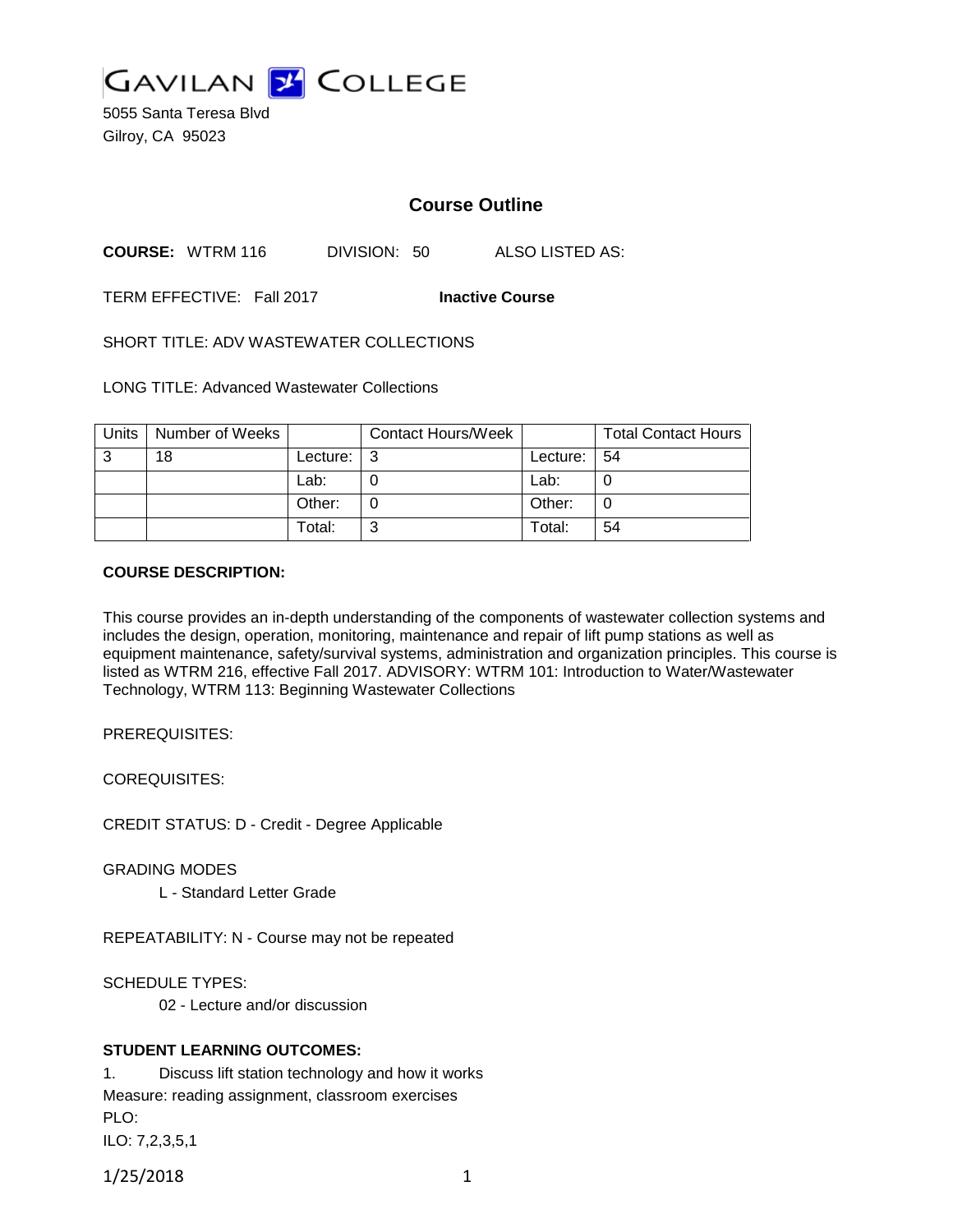2. Explain why wastewater collection systems must be properly operated and maintained. Measure: reading assignment, Quiz PLO:

ILO: 7,2,3,5

3. Complete a detailed examination of what a collection operator is expected to do to keep the collection system functioning as intended.

Measure: reading assignment, Quiz PLO: ILO: 7,2,3,5

4. Discuss how to inspect and test newly constructed sewer mains and existing wastewater collection systems.

Measure: reading assignment, Quiz

PLO:

ILO: 7,2,3,5

5. Explain how to evaluate sewers for rehabilitation and/or repair

Measure: reading assignment, Quiz

PLO:

ILO: 7,2,3,5

6. Outline the selection and operation of equipment to resolve identified problems and minimize recurrence of problems on the collection system.

Measure:

PLO:

ILO: 7,2,3,5

7. Explain control strategies for pumps and lift stations, as well as how control equipment operates. Measure: reading assignment, classroom exercises

PLO:

ILO: 7,2,3,5

8. Describe strategies for the administration of maintenance and operation of collection systems. Measure: reading assignment, Quiz

PLO:

ILO: 7,2,3,5

9. Outline safety practices that are essential to minimize accidents in the field. Measure: reading assignment, Quiz PLO: ILO: 7,2,3,6

CONTENT, STUDENT PERFORMANCE OBJECTIVES, OUT-OF-CLASS ASSIGNMENTS Inactive Course: 02/27/2017 16 Hours

1/25/2018 2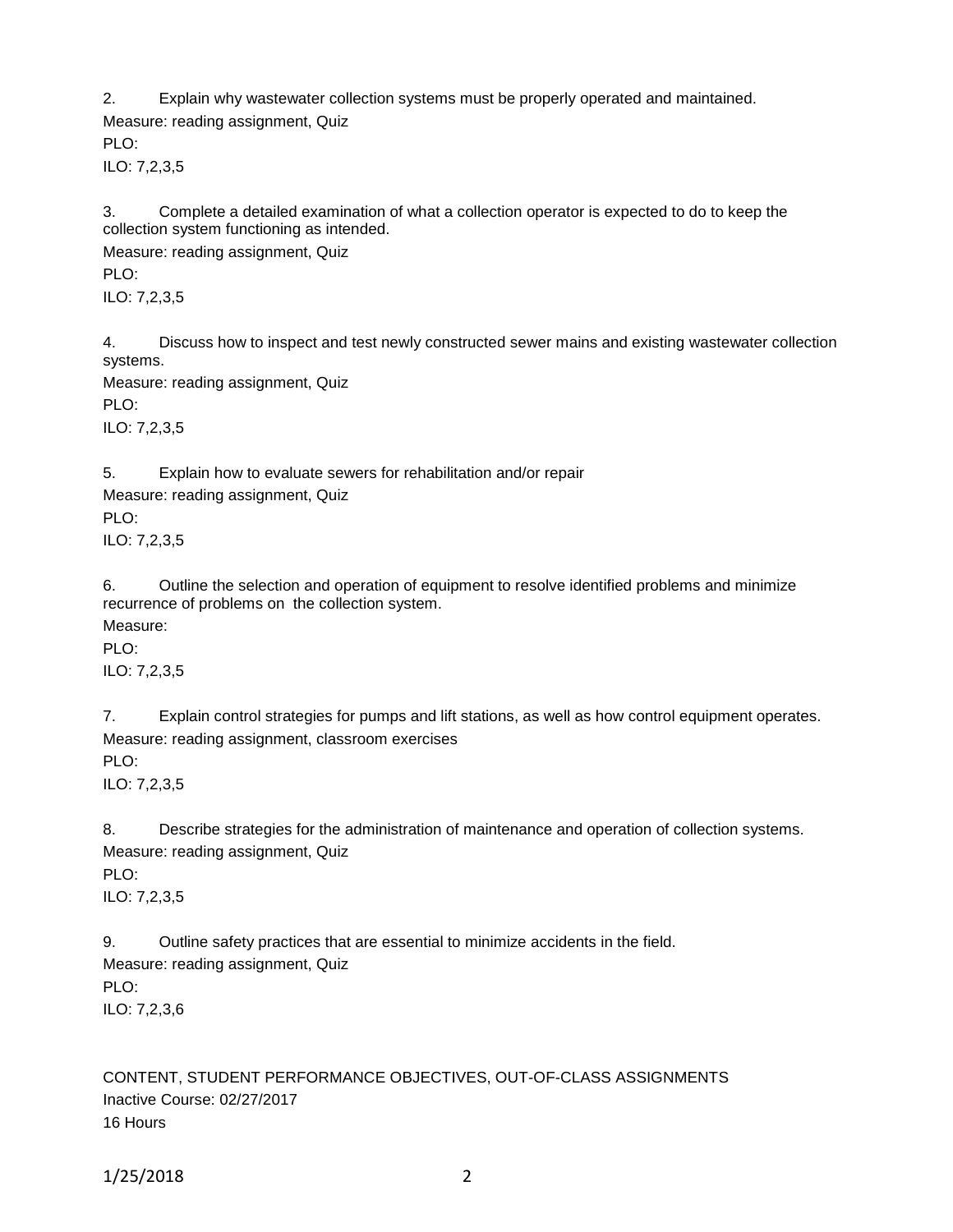### Content: Lift Stations

Student Performance Objectives (SPO): The student will be able to determine the location of lift stations; describe the requirements of a lift station; discuss the components of a lift station; indicate the advantages and disadvantages of different types of controllers; review lift station prints and specifications; Inspect a new lift station; keep a lift operating as intended; Determine the frequency of visits to a lift station; perform necessary lift station maintenance tasks; and prepare record forms for a lift station.

Out-of-Class Assignments: Read Chapter 8 from the Kerri Book. Quizzes will be given in class to check progress.

### 12 Hours

#### Content: Equipment Maintenance

Student Performance Objectives (SPO): The student will be able to explain the serious consequence that could occur when inexperienced, unqualified, or unauthorized persons attempt to troubleshoot or repair electrical panels, controls, circuits, and wiring; communicate with electricians by indicating possible causes of problems in electrical panels, controls, circuits, wiring, and motors; Properly select and use the following pieces of equipment, Voltage Testers, Ammeter, Megger, and Ohmmeter; Describe how a pump is put together; Maintenance and application of pumps; operate and maintain a compressor; develop and conduct an equipment lubrication program.

Out-of-Class Assignments: Read Chapter 9 from the Kerri Book. Take-home control design problem. Midterm Exam

#### 6 Hours

#### Content: Sewer Rehabilitation

Student Performance Objectives (SPO): The student will be able to evaluate the condition of a sewer; determine the need for sewer rehabilitation; Establish priorities for a sewer rehabilitation plan; identify the various rehabilitation methods; select the appropriate sewer rehabilitation method; implement and complete a rehabilitation project; notify and cooperate with the public during a rehabilitation project.

Out-of-Class Assignments: Read Chapter 10 from the Kerri Book

#### 6 Hours

#### Content: Safety/Survival Programs for Collection System Operators

Student Performance Objectives (SPO): The student will be able to demonstrate awareness of hazards working in the collection system and identify potential and existing hazards; develop a safety/survival program; list the responsibilities of the different staff levels in a collection system agency that are responsible for a safety/ survival program; prepare and conduct tailgate safety sessions and monthly safety meetings; develop and implement appropriate safety/survival policies; accurately complete accident forms and properly maintain records.

Out-of-Class Assignments: Read Chapter 11 from the Kerri Book

#### 6 Hours

### Content: Administration

Student Performance Objectives (SPO): The student will be able to explain the need for effective administration; develop goals, tasks, and procedures for an operating plan; determine lease and/or capital purchases of equipment; read the various types of maps used by a collection system; keep maps up to date; prepare and maintain records essential for budgeting, scheduling, and meeting legal requirements; and organize an effective public relations program for a collections agency.

Out-of-Class Assignments: Read Chapter 12 from the Kerri Book

#### 6 Hours

#### Content: Organization for System Operations and Maintenance

Student Performance Objectives (SPO): The student will be able to organize an agency to operate and maintain a wastewater collection system; staff and equip essential units within the agency; develop priority lists for job assignments for units within an agency; describe the various types of equipment maintenance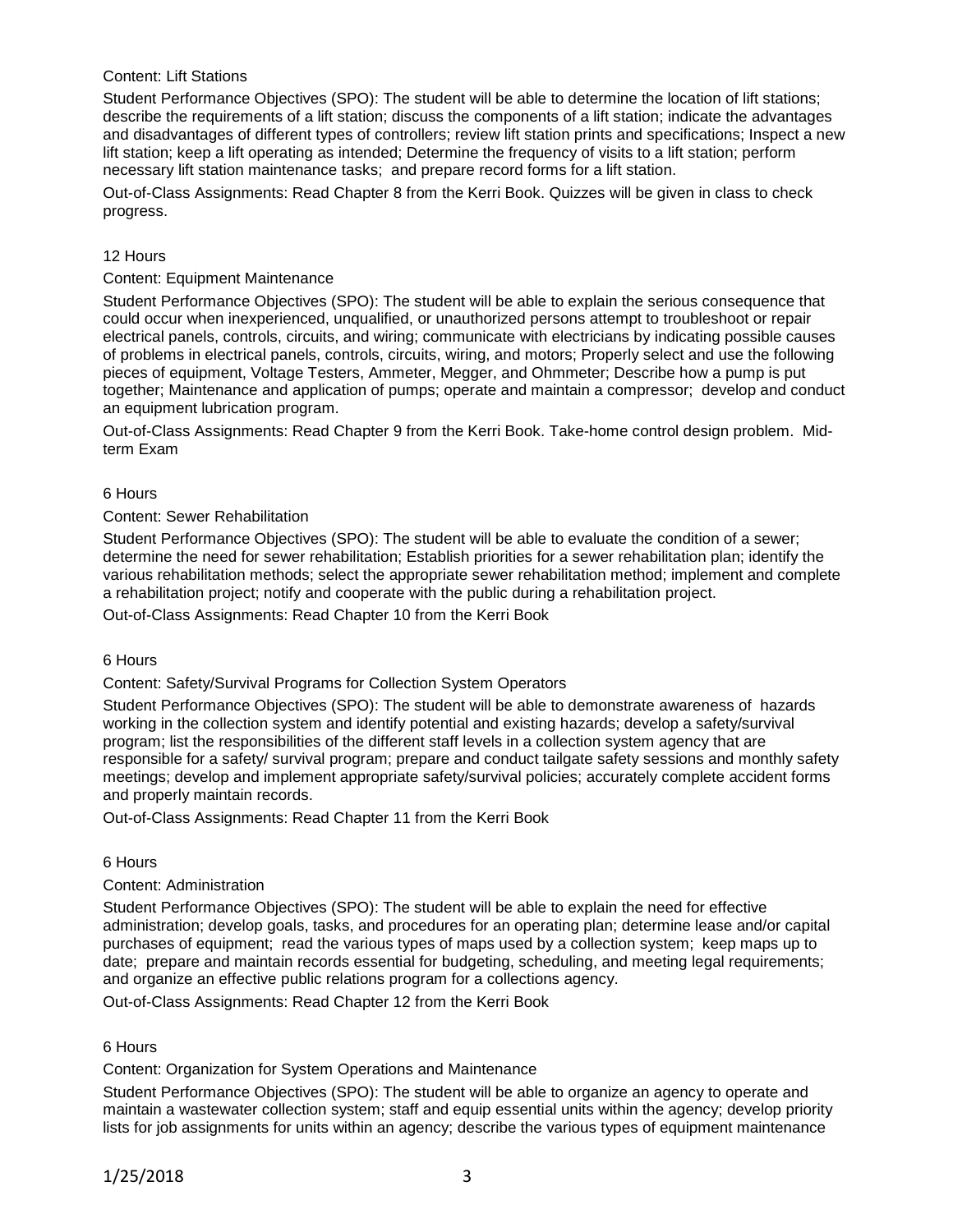programs; list the factors that influence an equipment maintenance program; evaluate the performance of a collection system and agency.

Out-of-Class Assignments: Read Chapter 13 from the Kerri Book

2 Hours

Final

# **METHODS OF INSTRUCTION:**

- Lecture Presentation and Instruction
- Video presentations
- Guest Lecturer
- Off-site Field Trip
- Take-home work problem work sheets with sample problems to be graded and discussed in class.

# **METHODS OF EVALUATION:**

CATEGORY 1 - The types of writing assignments required: Percent range of total grade: 10 % to 20 % Other: Lift station control design problem.

If this is a degree applicable course, but substantial writing assignments are NOT appropriate, indicate reason: Course primarily involves skill demonstration or problem solving CATEGORY 2 - The problem-solving assignments required: Percent range of total grade: 30 % to 50 % Homework Problems **Quizzes** 

CATEGORY 3 - The types of skill demonstrations required: Percent range of total grade: % to % CATEGORY 4 - The types of objective examinations used in the course: Percent range of total grade: 40 % to 60 % Multiple Choice Other: Math Show-work CATEGORY 5 - Any other methods of evaluation: Attendance

Percent range of total grade: 0 % to 20 %

# **REPRESENTATIVE TEXTBOOKS:**

Required:

Kenneth D. Kerri, Operation and Maintenance of Wastewater Collection Systems Vol. II, CSU- Sacramento, 1998, or other appropriate college level text. This text represents an industry standard text. ISBN: 1-884701-18-3

Reading level of text, Grade: 11 Verified by: Dana Young

# **ARTICULATION and CERTIFICATE INFORMATION**

Associate Degree:

1/25/2018 4